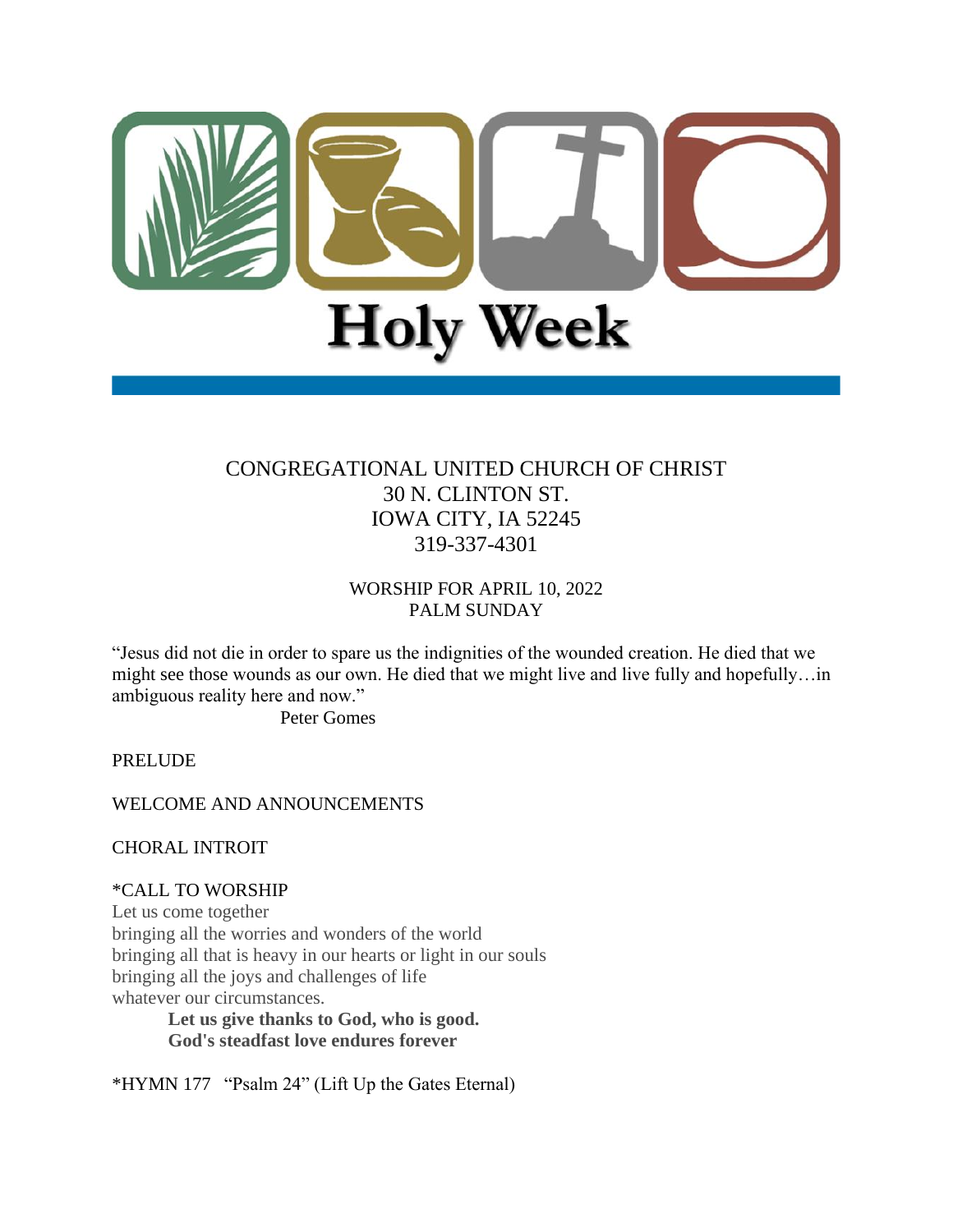**Refrain: Lift up the gates eternal; lift up your voices: The King of glory comes; the nation rejoices.**

**1. See, all the earth is God's, its people and nations; God built it on the deeps and laid its foundations.**

**2. Who can go up this mountain, who stand in praising? Those who are pure, who come with clean hands upraising.**

**3. They shall receive forgiveness and have God's blessing if they will search for God, their Savior confessing.**

**(Refrain)**

**4. Come, lift your voices high: be lifted to glory; the Lord our God approaches; come, shout the story.**

**5. Who is this glorious one, for whom we are waiting? We wait the mighty Lord, our God celebrating.**

**(Refrain)**

**6. Come, lift your heads with joy; come, lift up your tower; the King of glory comes in full might and power.**

**7. Who is this King of glory of whom we're singing? Our God, the Lord of Hosts, the victory is bringing.**

**(Refrain)**

### \*PRAYER OF CONFESSION

**Holy God, you have been our rock and our salvation. Although we have felt lost and afraid, you have been with us. Although we have given up our voices when we should have spoken, you invite us to change. You call us to find the truth about ourselves and our world and to speak it. Strengthen our hearts. Forgive us for all the ways we have failed, and help us to forgive ourselves. Amen.**

\*ASSURANCE OF PARDON

God's love remains even when we turn away or fall away or run away.

**God forgives and calls us back to the Way that leads to life and peace.** Be encouraged by God's grace and empowered by God's spirit.

**Let us receive God's grace. We are blessed, forgiven, loved, and sent into the world** 

**Thanks be to God! Amen.**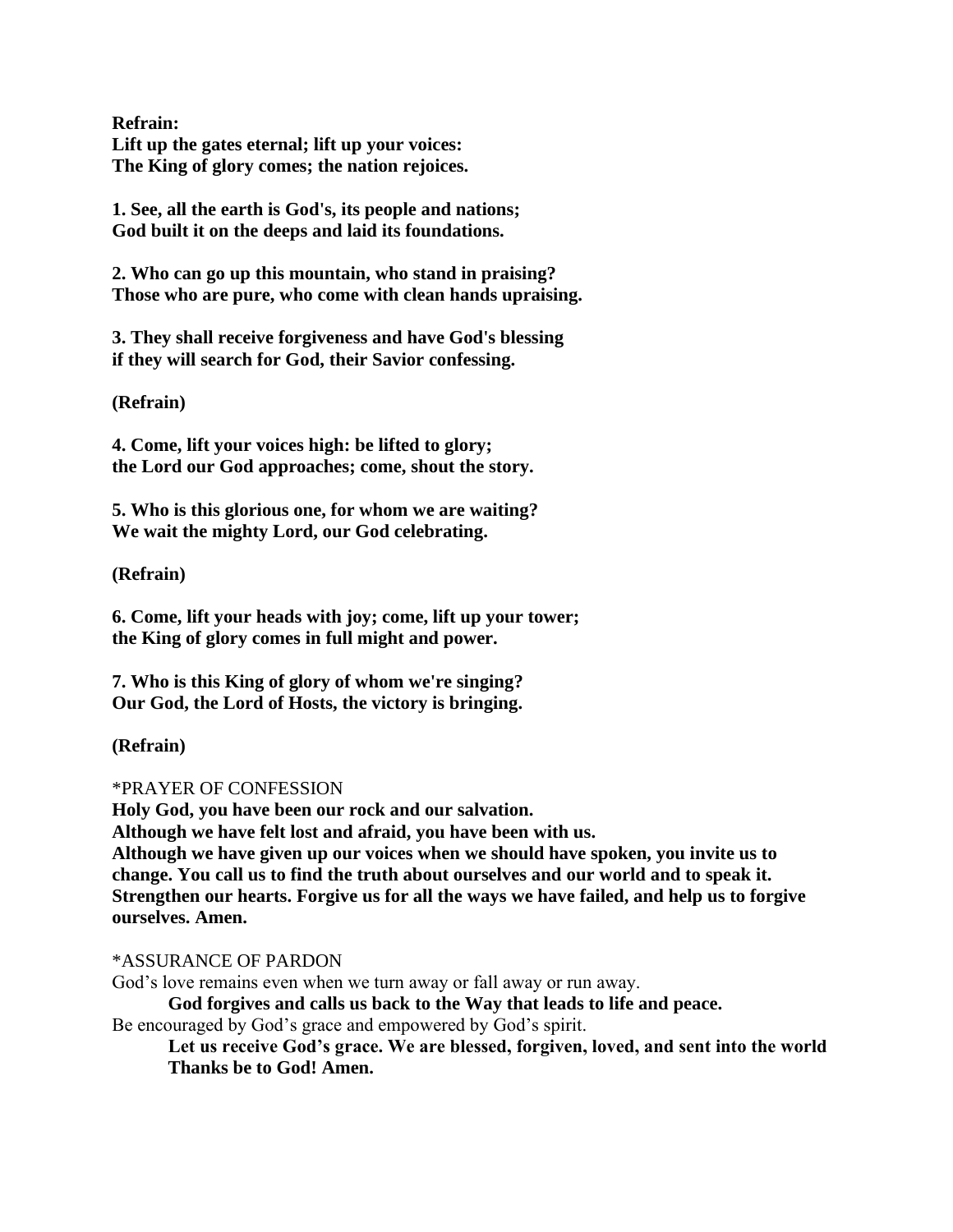ANTHEM "Wondrous Love"

#### TIME OF PRAYER

Prayers of the People Silent Prayer The Prayer of Our Savior

**Our Father, who art in heaven, hallowed be thy name, thy kingdom come, thy will be done, on earth as it is in heaven. Give us this day our daily bread; and forgive us our debts, as we forgive our debtors; and lead us not into temptation, but deliver us from evil. For thine is the kingdom, and the power, and the glory, forever. Amen.**

#### SERVICE OF GIVING

Invitation **Offertory**  \*Response **Praise God, from whom all blessings flow, Praise Christ, all creatures here below, Praise Holy Spirit evermore; Praise Triune God, whom we adore. Amen. \***Prayer of Dedication

(At this time, children are dismissed to attend Children's Church.)

SCRIPTURE LESSON Isaiah 50:4-9

PSALM 118:1-2, 19-29 Give thanks to the Lord, who is good, whose mercy endures forever.

**Let Israel now proclaim, "The mercy of the Lord endures forever."** Open for me the gates of righteousness; I will enter them; I will offer thanks to the Lord. **"This is the gate of the Lord; those who are righteous may enter."** I will give thanks to you, for you answered me and have become my salvation. **The same stone which the builders rejected has become the chief cornerstone.** This is the Lord's doing, and it is marvelous in our eyes. **This is the day God has made; we will rejoice and be glad in it.** Hosanna, Lord, hosanna! Lord, send us now success.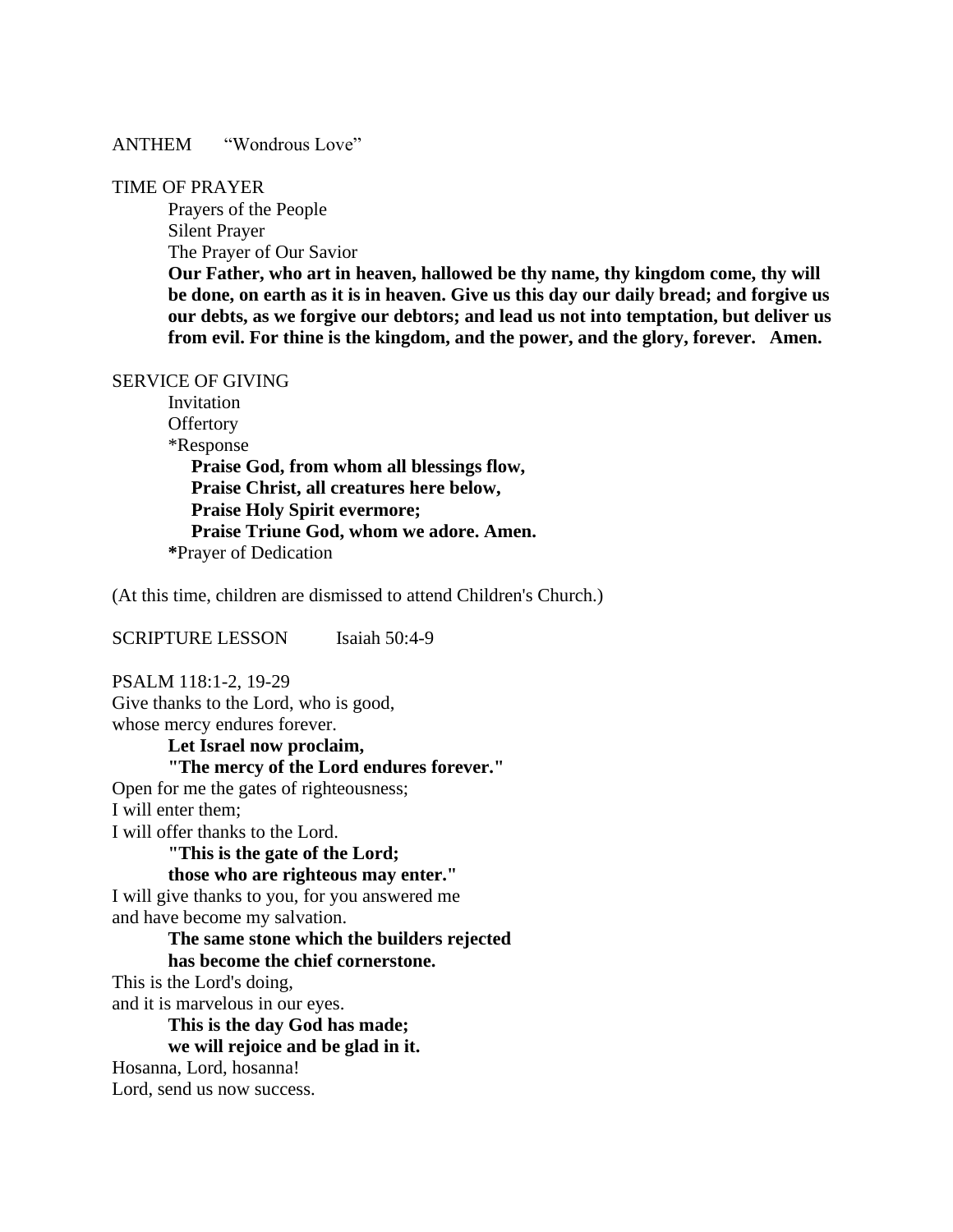**Blessed is the one who comes in the name of the Lord; we bless you from the house of the Lord.** God is the Lord, who has shined upon us; form a procession with branches up to the horns of the altar. **"You are my God, and I will thank you;**

**you are my God, and I will exalt you."**

**[Unison]**

**Give thanks to the Lord, who is good; whose mercy endures forever.**

SCRIPTURE LESSON Luke 19:29-40

SERMON "

\*HYMN "Ride on, King Jesus"

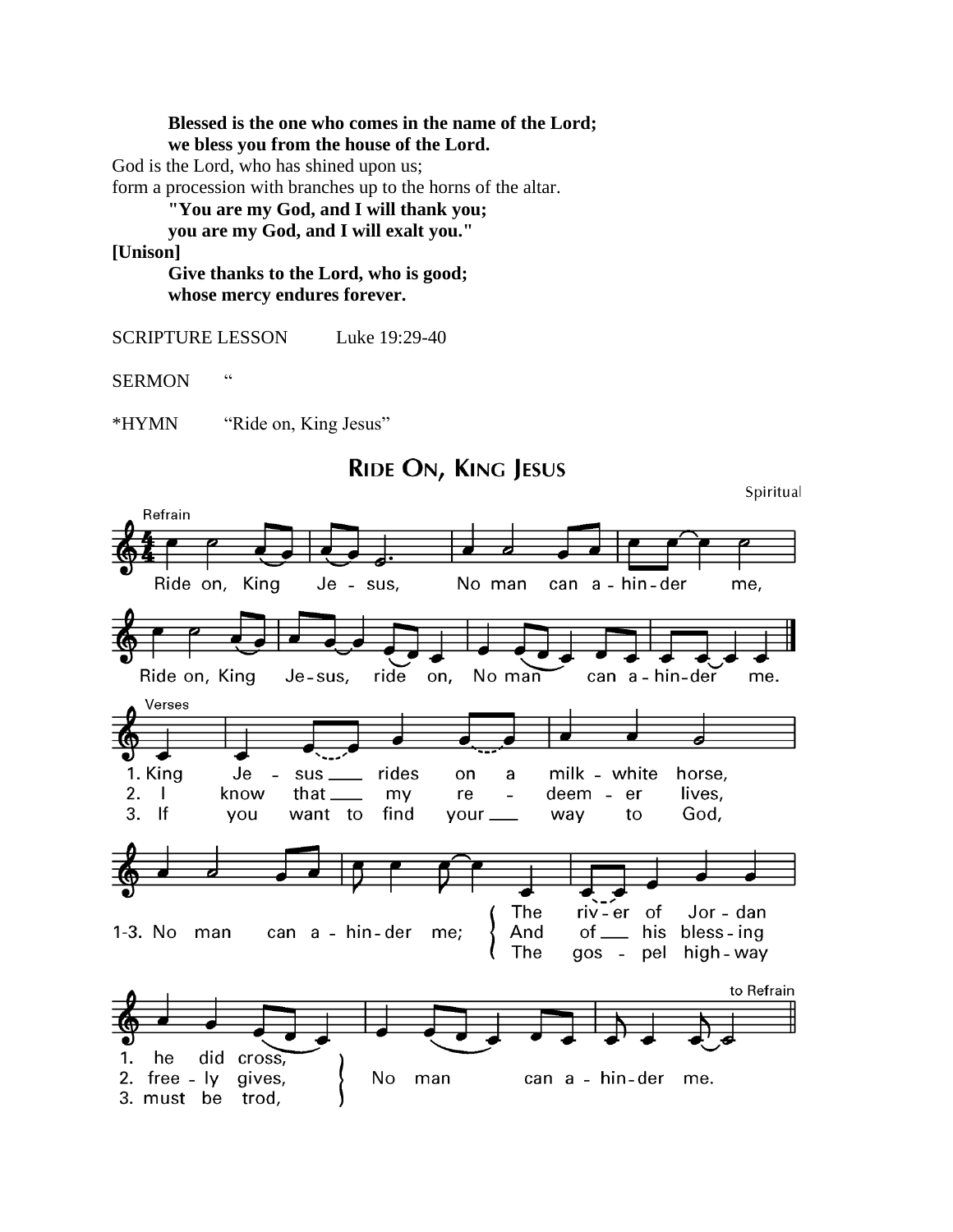### \*BENEDICTION

### \*CHORAL RESPONSE

### **POSTLUDE**

Opening Prayer and Assurance of Pardon, Fourth Presbyterian Church, Chicago, IL, 3/20/16.

| Minister:                        | The Rev. Bill Lovin    |
|----------------------------------|------------------------|
| Director of Children's Programs: | The Rev. Ann Molsberry |
| Organist:                        | <b>Bill Crouch</b>     |
| <b>Choir Director</b>            | Chris Nakielski        |
| <b>Office Manager</b>            | Jenn Harden            |

### **WE'RE GLAD THAT YOU HAVE JOINED US FOR WORSHIP THIS MORNING.** We

are putting the safety of both the vaccinated and the unvaccinated in our congregation and the community first. Masks are required for all people in all parts of the building. We will keep social distance in the pews. Everyone is invited to Coffee Hour in Rockwood Hall after worship.

### **IMPORTANT DATES IN LENT AND EASTER**

(As with all things as the pandemic continues, these dates, times, and places are subject to change.)

- April 10—Palm Sunday: Worship with Distribution of Palms, One Great Hour of Sharing **Offering**
- April 14 Maundy Thursday: Worship in the Sanctuary at 7:00 p.m.; Communion and Service of Tenebrae
- April 15, Good Friday: Worship in the Sanctuary at Noon
- April 17, Easter Sunday: Early Service 8:00 a.m.; Easter Breakfast; 8:30 a.m.; Festival Easter Service in the Sanctuary at 10:15 a.m.

"The flowers appear on the earth, the time of singing has come . . ." (Song of Solomon 2:12) **PLEASE HELP "SHOWER" THE SANCTUARY WITH FLOWERS**: Starting the first Sunday in April, the 3<sup>rd</sup>, please feel empowered to bring flowering plants to fill the sanctuary by Easter. If the Easter lilies, tulips, crocus or daffodils are a memorial for a loved one, please let the office know.

**COFFEE HOUR HAS RESUMED!** The Deacons are once again serving coffee—and, yes, donut holes—after worship. Rockwood Hall is open for conversation. Masks are optional.

**ONE GREAT HOUR OF SHARING:** This morning we will dedicate our One Great Hour of Sharing (OGHS) offering. This offering has long been an important part of the life of our congregation. For many years now, we have been on the list of Top 100 giving churches.

This year's theme, "Love Remains," comes from Paul's well-known words: "And now these three remain: faith, hope and love. But the greatest of these is love." (1 Cor. 13:13) In a world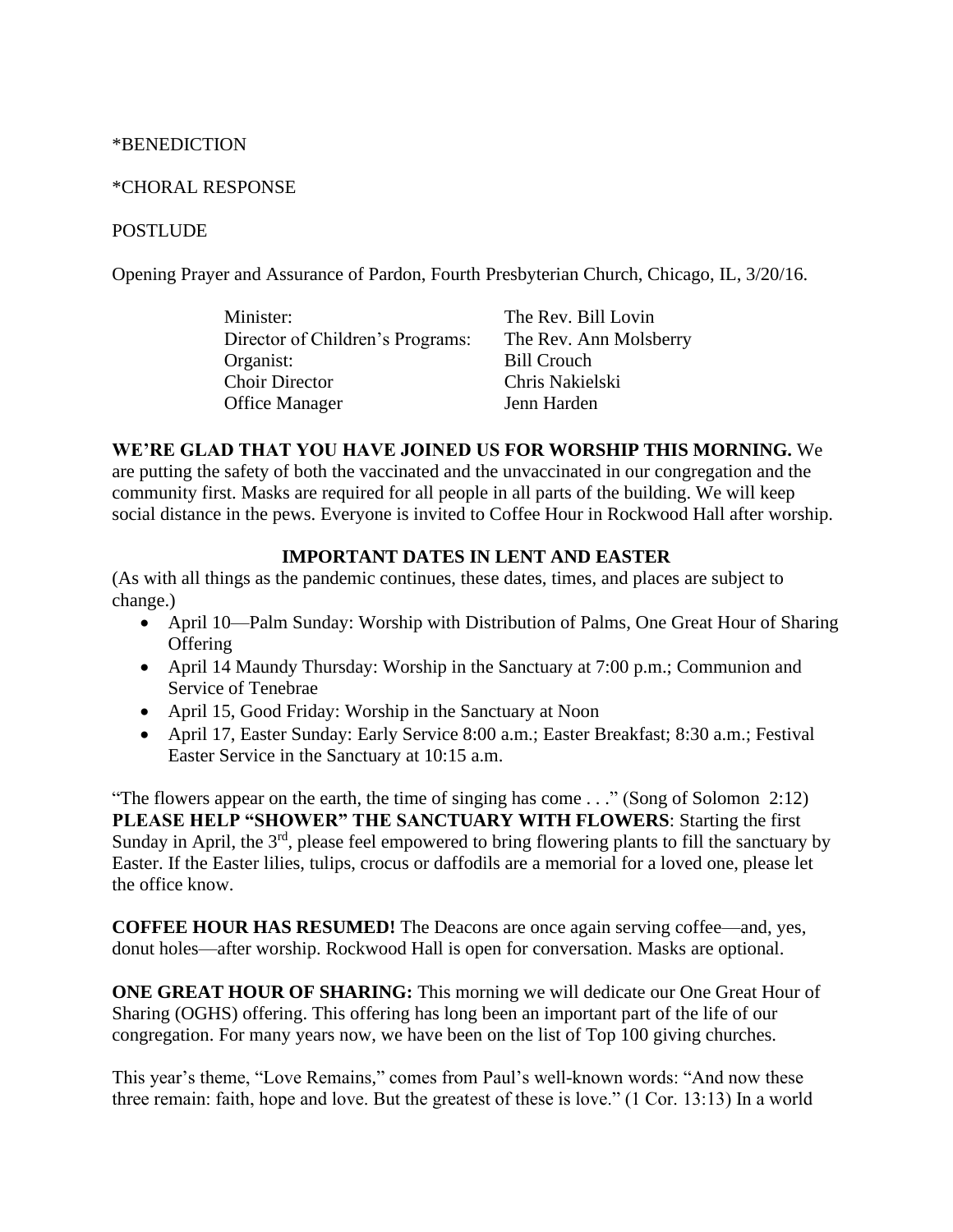where communities are being displaced by the catastrophes of war, famine, and natural disaster, our congregation joins with many others in standing in faith, hope, and love with those who seek to move beyond the trauma of displacement toward the promise of healing and peace. Your generous gift will support the relief work of not only the UCC but also many other denominations united in caring for refugees, in providing medical care, and in disaster recovery efforts. You can watch videos about the work that OGHS makes possible [by clicking here:](https://www.ucc.org/oghs_oghs-videos/)

Let us join in this great tradition and give generously, not because we have to, but because we can.

**SAYING GOODBYE TO BOB AND CLAIRE.** After over 40 years in Iowa City and as members of Congregational UCC, Bob and Claire Ashman are moving to be close to their daughter in Massachusetts. We will say goodbye on Sunday, April 17. Everyone is invited to share their memories, their thoughts, and their good wishes with Bob and Claire in the book that is in Rockwood Hall.



Want to give online? Scan the QR code for our giving app. Your giving makes a world of difference.

**PLEASE JOIN COMMUNITY'S [6TH ANNUAL HUNGER BANQUET](https://u3827260.ct.sendgrid.net/ls/click?upn=gS3E2gea2bLzZAgwSTNQlvxRREl8RibRfmYGJtFFx41v29OrE8Zx-2BjCgKDHTP2-2FRIzBPk0O7LUXuGNhFavfp27h51V3eWnU3r3mt7Cne8Zg-3DJQjr_tQM4gW6goc8pB8Iwx2x3ccc8wnXbd4BVmJ-2B1GxRX1eGivADoer210keL4KgKWJ-2F-2BXQzQZy-2BeGoWm0PsaN3qyfJ0I0t1IH29tW2G5646oqcim0lCwv-2FkBv9cZiFDS81aBr1mp-2FKf1diGG811GAjovLELlYsrJysJM0svFXw6VG2gR9IIkKLQhM-2FKw3ua0niiatvjHYSiSX4Z3gxvcL3fMlsJuOU390a7zJl-2FQTnHEas1AVVSg-2FZpfJgjxWU1V2y-2FF0xIVJh2JxMCiHc1AXAQdgEuySNaqa5Hekicd0UTos3qFdPGJ4NhjwD4DnLPwQOljYKrVm7UBnVXHvA6lEEtx-2BA5CDWvpljSbFU2DOYb68co9ioB5CDQpf4X4dUhcsuYq)** on Thursday, April 21at the Coralville Hyatt Regency. Doors open at 5:00, program begins at 6:30. This is a unique event that gives participants a glimpse at the scope of financial hardship and hunger in Johnson County. During this event, guests will be assigned to represent real Johnson County income demographics, which will determine the meal they receive. 13% of attendees will represent 19,600 neighbors experiencing food insecurity. **If you're ready to make a difference in the lives of local families who struggle with hunger, please register to attend the 6th Annual Hunger Banquet by Friday, April 15.** Because Congregational UCC is a sponsor of this event we have some seats available at a table. If you are interested in attending, please talk with Chuck Dayton, Laurie Stunz, or Bill Lovin or call the church office at 319-337-4301. We need to let CommUnity know the names of those attending. Registration deadline is April 15<sup>th</sup>. Please consider joining us in this cause.

**WE ARE NOW LIVE STREAMING OUR WORSHIP SERVICES AT 10:15 ON SUNDAY MORNING.** You can join us online in real time at [https://vimeo.com/event/1424751.](https://vimeo.com/event/1424751) This streaming address is the same each week.

**RECORDINGS OF THE WORSHIP SERVICES** are posted after worship on Sunday at [https://vimeo.com/channels/1547852.](https://vimeo.com/channels/1547852) The recordings remain up permanently, so you can watch past worship services at your convenience or recommend them to a friend.

# **UNITARIANS OFFER FIVE-SESSION VIRTUAL ENVIRONMENTAL WORKSHOP:**

Drawdown Solutions: get into action! FIVE WEEKS STARTING ON APRIL 13, 7 PM This workshop delves into climate solutions & builds advocacy skills via readings discussions, videos